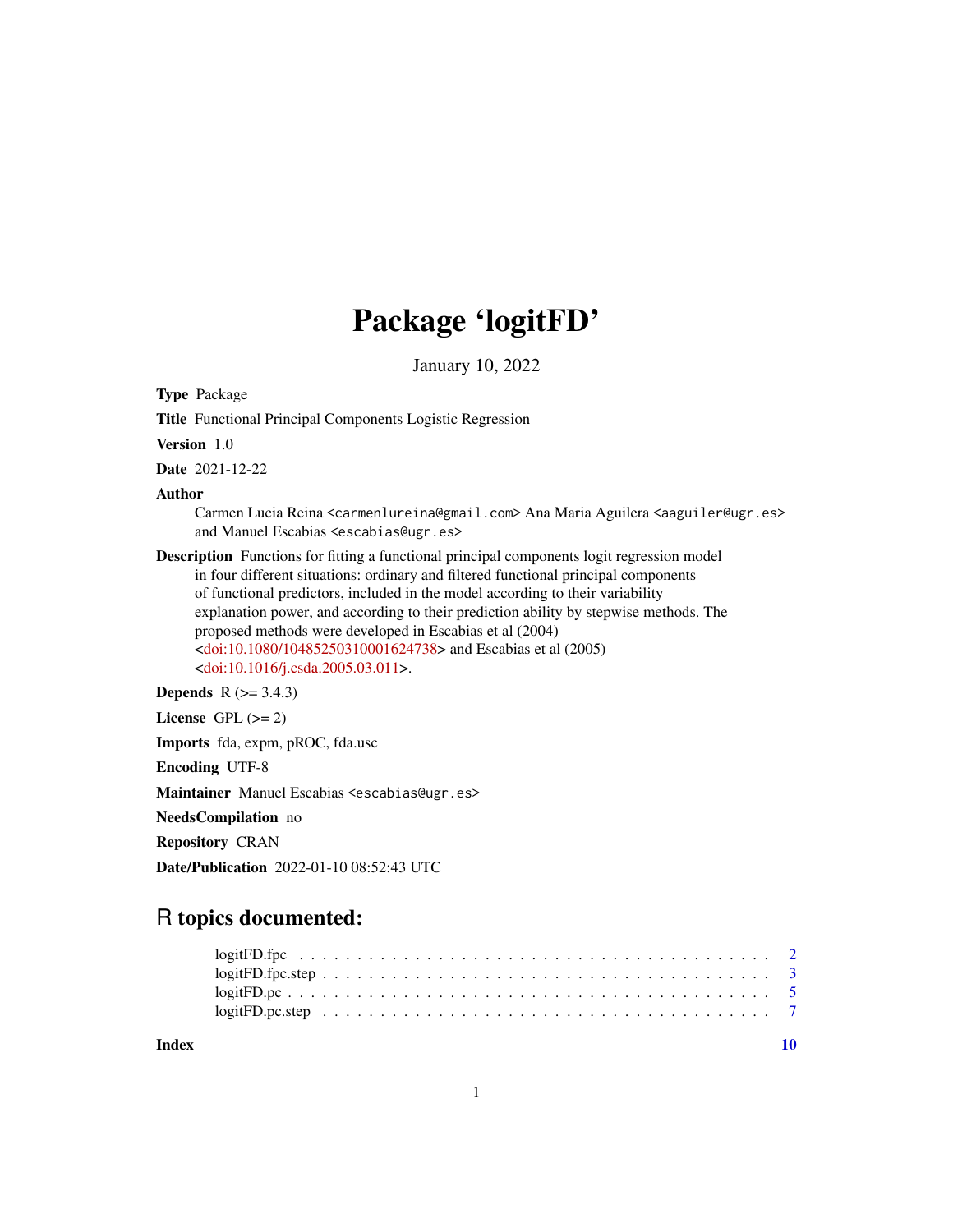<span id="page-1-0"></span>

#### Description

Fit of the Filtered Functional Principal Component Logistic Regression model with selected Functional Principal Components included in the model according their explained variability.

#### Usage

```
logitFD.fpc(Response, FDobj = list(), ncomp = c(), nonFDvars = NULL)
```
#### Arguments

| Response  | Binary (numeric or character) vector of observations of the response variable.                                                            |
|-----------|-------------------------------------------------------------------------------------------------------------------------------------------|
| FDobi     | List of functional objects from fda package with the curves of the predictor<br>functional variables.                                     |
| ncomp     | Numeric vector with the number of components to be considered for each func-<br>tional predictor. The vector has equal lenght than FDobj. |
| nonFDvars | Matrix or data frame with the observations of non-functional variables.                                                                   |

#### Value

| glm.fit     | glm object of the fitted model. The object allows to use the summary() function<br>for printing a summary of the fit, the anova() function to produce an analysis of<br>variance table, and to extract useful features as coefficients, effects, fitted.values<br>or residuals                     |
|-------------|----------------------------------------------------------------------------------------------------------------------------------------------------------------------------------------------------------------------------------------------------------------------------------------------------|
| Intercept   | Intercept estimated parameter                                                                                                                                                                                                                                                                      |
| betalist    | List of functional objects (fdobj) of fda package with the estimated parameter<br>functions. Each element of the list corresponds to the associated functional pre-<br>dictor located in the same position of FDobj. All methods of fd package can be<br>used as the plot() function among others. |
| PC.variance | List of data frames with explained variability of functional principal compo-<br>nents of functional predictors. Each element of the list contains the acumulation<br>variance matrix corresponding to the associated functional variable in the same<br>position.                                 |
| ROC.curve   | Object of the roc() function of the pROC package for prediction ability testing of<br>the model. The object can be printed, plotted, or passed to many other functions                                                                                                                             |

#### Author(s)

Carmen Lucia Reina <carmenlureina@gmail.com> and Manuel Escabias <escabias@ugr.es>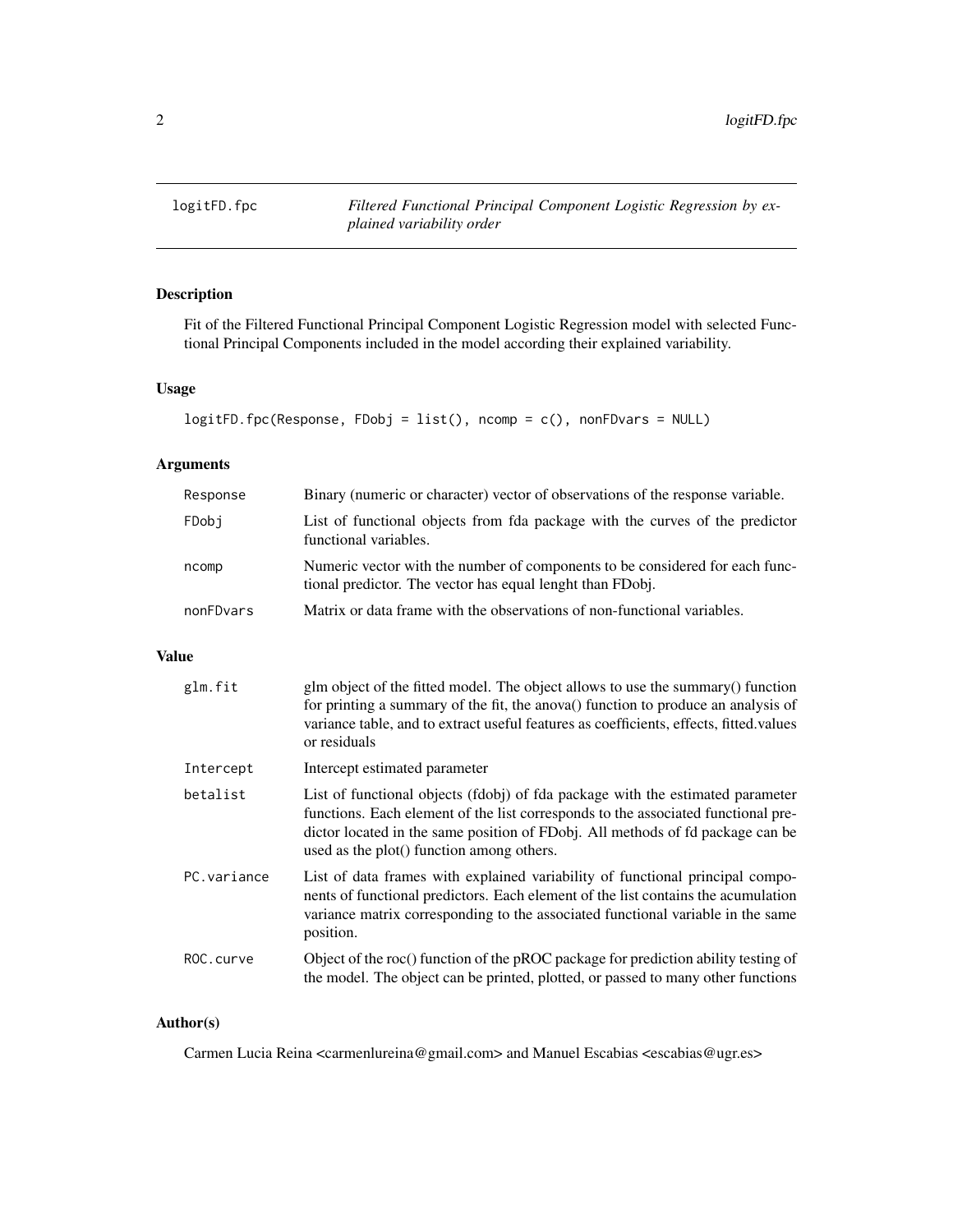#### <span id="page-2-0"></span>logitFD.fpc.step 3

#### Examples

```
library(fda.usc)
data(aemet)
Temp<-aemet$temp$data
Prec<-exp(aemet$logprec$data)
StationsVars<-aemet$df[,c("ind","altitude","longitude","latitude")]
StationsVars$North<-c(1,1,1,1,0,0,0,0,1,1,0,0,0,0,0,1,1,1,0,0,0,0,0,0,0,0,1,0,0,1,1,1,1,1,
0,0,0,1,1,1,1,1,1,1,0,0,0,0,0,1,1,1,0,0,0,0,0,0,0,0,0,1,1,0,0,1,1,1,1,1,1)
TempMonth<-matrix(0,73,12)
PrecMonth<-matrix(0,73,12)
for (i in 1:nrow(TempMonth)){
 TempMonth[i,1]<-mean(Temp[i,1:31])
 PrecMonth[i,1]<-mean(Prec[i,1:31])
 TempMonth[i,2]<-mean(Temp[i,32:59])
 PrecMonth[i,2]<-mean(Prec[i,32:59])
 TempMonth[i,3]<-mean(Temp[i,60:90])
 PrecMonth[i,3]<-mean(Prec[i,60:90])
 TempMonth[i,4]<-mean(Temp[i,91:120])
 PrecMonth[i,4]<-mean(Prec[i,91:120])
 TempMonth[i,5]<-mean(Temp[i,121:151])
 PrecMonth[i,5]<-mean(Prec[i,121:151])
 TempMonth[i,6]<-mean(Temp[i,152:181])
 PrecMonth[i,6]<-mean(Prec[i,152:181])
 TempMonth[i,7]<-mean(Temp[i,182:212])
 PrecMonth[i,7]<-mean(Prec[i,182:212])
 TempMonth[i,8]<-mean(Temp[i,213:243])
 PrecMonth[i,8]<-mean(Prec[i,213:243])
 TempMonth[i,9]<-mean(Temp[i,244:273])
 PrecMonth[i,9]<-mean(Prec[i,244:273])
 TempMonth[i,10]<-mean(Temp[i,274:304])
 PrecMonth[i,10]<-mean(Prec[i,274:304])
 TempMonth[i,11]<-mean(Temp[i,305:334])
 PrecMonth[i,11]<-mean(Prec[i,305:334])
 TempMonth[i,12]<-mean(Temp[i,335:365])
 PrecMonth[i,12]<-mean(Prec[i,335:365])
  }
FourierBasis<-create.fourier.basis(rangeval = c(1,12),nbasis=7)
BsplineBasis<-create.bspline.basis(rangeval = c(1,12),nbasis=8)
TempMonth.fd<-Data2fd(argvals = c(1:12), y=t(TempMonth),basisobj = FourierBasis)
PrecMonth.fd<-Data2fd(argvals = c(1:12), y=t(PrecMonth),basisobj = BsplineBasis)
logitFD.fpc(Response=StationsVars$North,FDobj=list(TempMonth.fd,PrecMonth.fd),
ncomp = c(3,4),nonFDvars = StationsVars[,c("altitude","longitude")])
```
logitFD.fpc.step *Filtered Functional Principal Component Logistic Regression by stepwise order*

#### **Description**

Fit of the Filtered Functional Principal Component Logistic Regression model with Functional Principal Components and nonfunctional variables included in the model according their prediction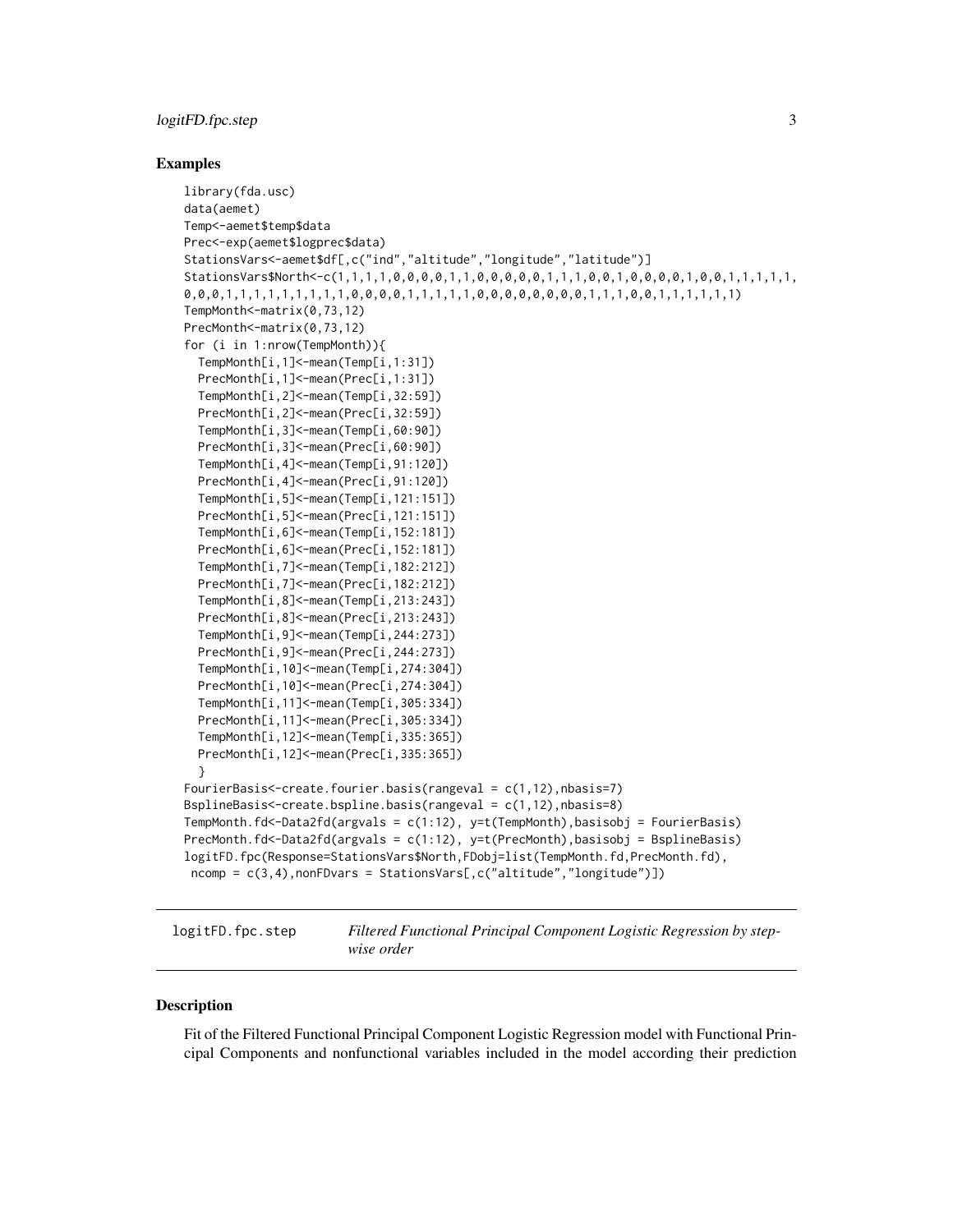ability by an authomatic stepwise selection method.

#### Usage

```
logitFD.fpc.step(Response, FDobj = list(), nonFDvars = NULL)
```
#### Arguments

| Response  | Binary (numeric or character) vector of observations of the response variable.                        |
|-----------|-------------------------------------------------------------------------------------------------------|
| FDobi     | List of functional objects from fda package with the curves of the predictor<br>functional variables. |
| nonFDvars | Matrix or data frame with the observations of non-functional variables.                               |

#### Value

| glm.fit     | glm object of the fitted model. The object allows to use the summary() function<br>for printing a summary of the fit, the anova() function to produce an analysis of<br>variance table, and to extract useful features as coefficients, effects, fitted values<br>or residuals                     |
|-------------|----------------------------------------------------------------------------------------------------------------------------------------------------------------------------------------------------------------------------------------------------------------------------------------------------|
| Intercept   | Intercept estimated parameter                                                                                                                                                                                                                                                                      |
| betalist    | List of functional objects (fdobj) of fda package with the estimated parameter<br>functions. Each element of the list corresponds to the associated functional pre-<br>dictor located in the same position of FDobj. All methods of fd package can be<br>used as the plot() function among others. |
| PC.variance | List of data frames with explained variability of functional principal compo-<br>nents of functional predictors. Each element of the list contains the acumulation<br>variance matrix corresponding to the associated functional variable in the same<br>position.                                 |
| ROC.curve   | Object of the roc() function of the pROC package for prediction ability testing of<br>the model. The object can be printed, plotted, or passed to many other functions                                                                                                                             |

#### Author(s)

Carmen Lucia Reina <carmenlureina@gmail.com> and Manuel Escabias <escabias@ugr.es>

#### Examples

```
library(fda.usc)
data(aemet)
Temp<-aemet$temp$data
Prec<-exp(aemet$logprec$data)
StationsVars<-aemet$df[,c("ind","altitude","longitude","latitude")]
StationsVars$North<-c(1,1,1,1,0,0,0,0,1,1,0,0,0,0,0,1,1,1,0,0,0,0,0,0,0,1,0,0,1,1,1,1,1,1,1,
0,0,0,1,1,1,1,1,1,1,0,0,0,0,1,1,1,0,0,0,0,0,0,0,0,0,1,1,1,0,0,1,1,1,1,1,1)
TempMonth<-matrix(0,73,12)
PrecMonth <- matrix(0,73,12)
for (i in 1:nrow(TempMonth)){
  TempMonth[i,1]<-mean(Temp[i,1:31])
  PrecMonth[i,1]<-mean(Prec[i,1:31])
```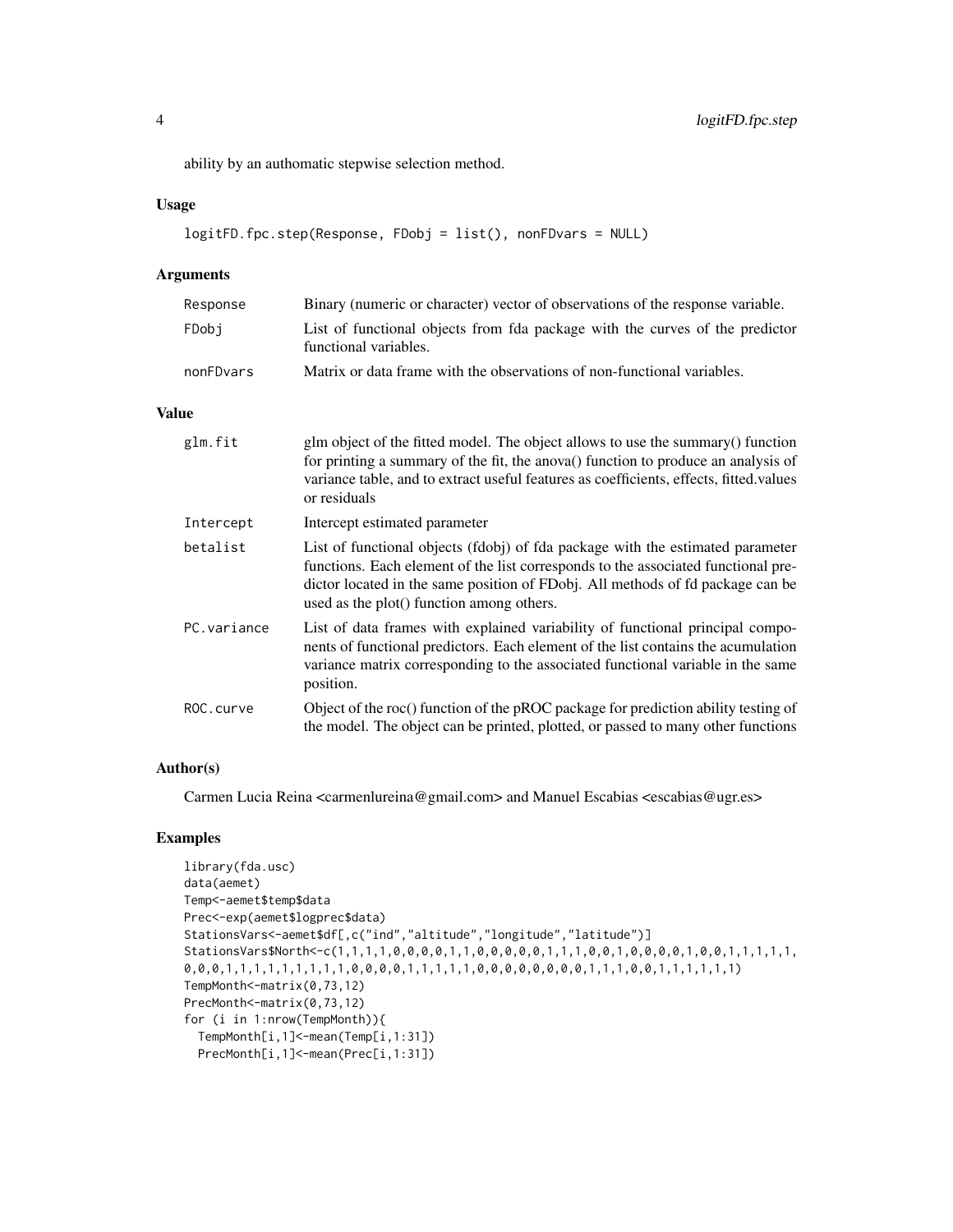#### <span id="page-4-0"></span>logitFD.pc 5

```
TempMonth[i,2]<-mean(Temp[i,32:59])
 PrecMonth[i,2]<-mean(Prec[i,32:59])
 TempMonth[i,3]<-mean(Temp[i,60:90])
 PrecMonth[i,3]<-mean(Prec[i,60:90])
 TempMonth[i,4]<-mean(Temp[i,91:120])
 PrecMonth[i,4]<-mean(Prec[i,91:120])
 TempMonth[i,5]<-mean(Temp[i,121:151])
 PrecMonth[i,5]<-mean(Prec[i,121:151])
 TempMonth[i,6]<-mean(Temp[i,152:181])
 PrecMonth[i,6]<-mean(Prec[i,152:181])
 TempMonth[i,7]<-mean(Temp[i,182:212])
 PrecMonth[i,7]<-mean(Prec[i,182:212])
 TempMonth[i,8]<-mean(Temp[i,213:243])
 PrecMonth[i,8]<-mean(Prec[i,213:243])
 TempMonth[i,9]<-mean(Temp[i,244:273])
 PrecMonth[i,9]<-mean(Prec[i,244:273])
 TempMonth[i,10]<-mean(Temp[i,274:304])
 PrecMonth[i,10]<-mean(Prec[i,274:304])
 TempMonth[i,11]<-mean(Temp[i,305:334])
 PrecMonth[i,11]<-mean(Prec[i,305:334])
 TempMonth[i,12]<-mean(Temp[i,335:365])
 PrecMonth[i,12]<-mean(Prec[i,335:365])
 }
FourierBasis<-create.fourier.basis(rangeval = c(1,12),nbasis=7)
BsplineBasis<-create.bspline.basis(rangeval = c(1,12),nbasis=8)
TempMonth.fd<-Data2fd(argvals = c(1:12), y=t(TempMonth),basisobj = FourierBasis)
PrecMonth.fd<-Data2fd(argvals = c(1:12), y=t(PrecMonth),basisobj = BsplineBasis)
logitFD.fpc.step(Response=StationsVars$North,FDobj=list(TempMonth.fd,PrecMonth.fd),
nonFDvars = StationsVars[,c("altitude","longitude")])
```
logitFD.pc *Functional Principal Component Logistic Regression by explained variability order*

#### Description

Fit of the Functional Principal Component Logistic Regression model with selected Functional Principal Components included in the model according their explained variability.

#### Usage

```
logitFD.pc(Response, FDobj = list(), ncomp = c(), nonFDvars = NULL)
```
#### Arguments

| Response | Binary (numeric or character) vector of observations of the response variable.                        |
|----------|-------------------------------------------------------------------------------------------------------|
| FDobi    | List of functional objects from fda package with the curves of the predictor<br>functional variables. |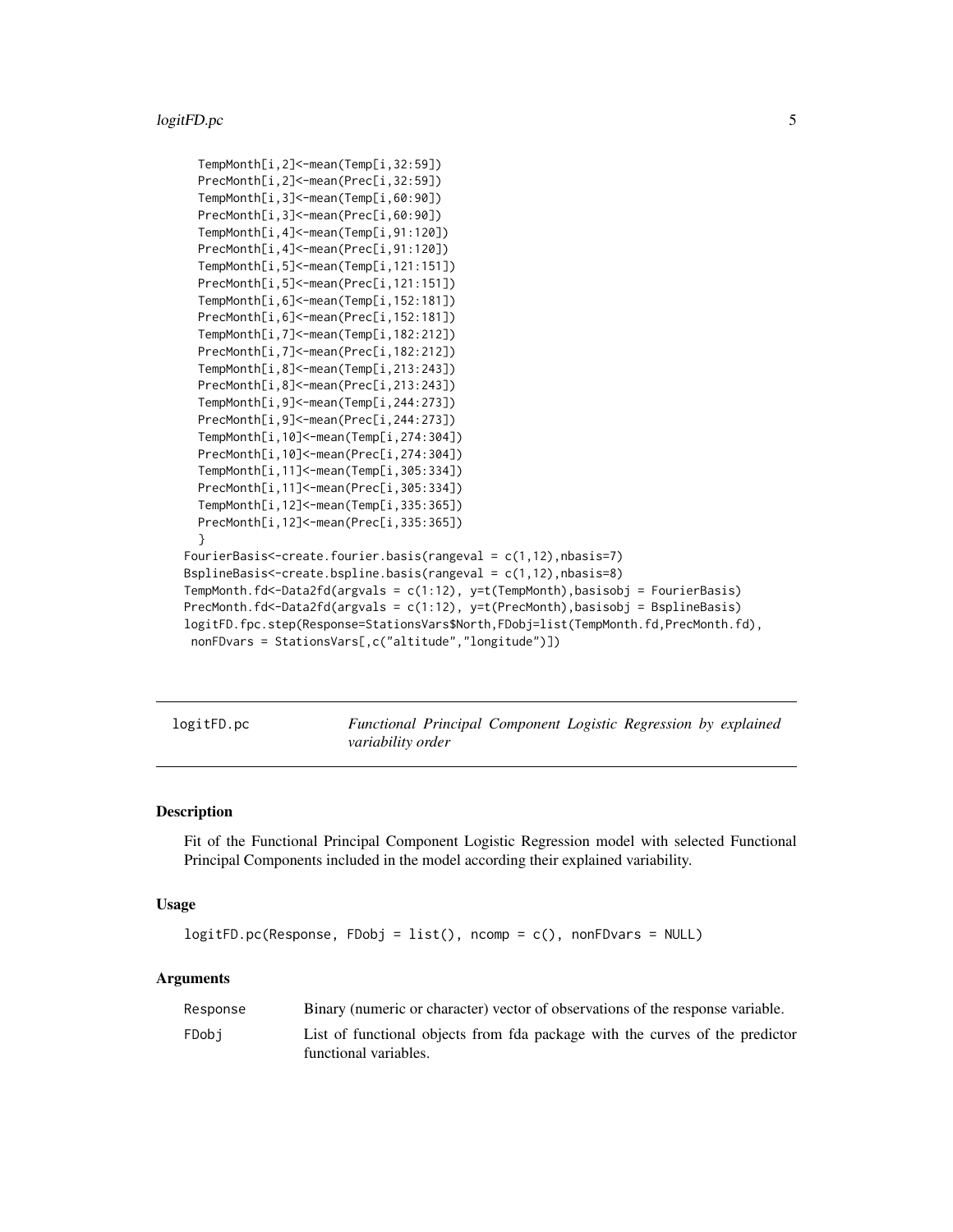| ncomp     | Numeric vector with the number of components to be considered for each func- |
|-----------|------------------------------------------------------------------------------|
|           | tional predictor. The vector has equal lenght than FDobj.                    |
| nonFDvars | Matrix or data frame with the observations of non-functional variables.      |

#### Value

| glm.fit     | glm object of the fitted model. The object allows to use the summary() function<br>for printing a summary of the fit, the anova() function to produce an analysis of<br>variance table, and to extract useful features as coefficients, effects, fitted values<br>or residuals                     |
|-------------|----------------------------------------------------------------------------------------------------------------------------------------------------------------------------------------------------------------------------------------------------------------------------------------------------|
| Intercept   | Intercept estimated parameter                                                                                                                                                                                                                                                                      |
| betalist    | List of functional objects (fdobj) of fda package with the estimated parameter<br>functions. Each element of the list corresponds to the associated functional pre-<br>dictor located in the same position of FDobj. All methods of fd package can be<br>used as the plot() function among others. |
| PC.variance | List of data frames with explained variability of functional principal compo-<br>nents of functional predictors. Each element of the list contains the acumulation<br>variance matrix corresponding to the associated functional variable in the same<br>position.                                 |
| ROC.curve   | Object of the roc() function of the pROC package for prediction ability testing of<br>the model. The object can be printed, plotted, or passed to many other functions                                                                                                                             |

#### Author(s)

Carmen Lucia Reina <carmenlureina@gmail.com> and Manuel Escabias <escabias@ugr.es>

#### Examples

```
library(fda.usc)
data(aemet)
Temp<-aemet$temp$data
Prec<-exp(aemet$logprec$data)
StationsVars<-aemet$df[,c("ind","altitude","longitude","latitude")]
StationsVars$North<-c(1,1,1,1,0,0,0,0,1,1,0,0,0,0,0,1,1,1,0,0,0,0,0,0,0,0,0,0,0,1,1,1,1,1,1,
0,0,0,1,1,1,1,1,1,1,0,0,0,0,1,1,1,0,0,0,0,0,0,0,0,0,1,1,1,0,0,1,1,1,1,1,1)
TempMonth<-matrix(0,73,12)
PrecMonth <- matrix(0,73,12)
for (i in 1:nrow(TempMonth)){
 TempMonth[i,1]<-mean(Temp[i,1:31])
 PrecMonth[i,1]<-mean(Prec[i,1:31])
 TempMonth[i,2]<-mean(Temp[i,32:59])
 PrecMonth[i,2]<-mean(Prec[i,32:59])
 TempMonth[i,3]<-mean(Temp[i,60:90])
 PrecMonth[i,3]<-mean(Prec[i,60:90])
 TempMonth[i,4]<-mean(Temp[i,91:120])
 PrecMonth[i,4]<-mean(Prec[i,91:120])
 TempMonth[i,5]<-mean(Temp[i,121:151])
 PrecMonth[i,5]<-mean(Prec[i,121:151])
 TempMonth[i,6]<-mean(Temp[i,152:181])
```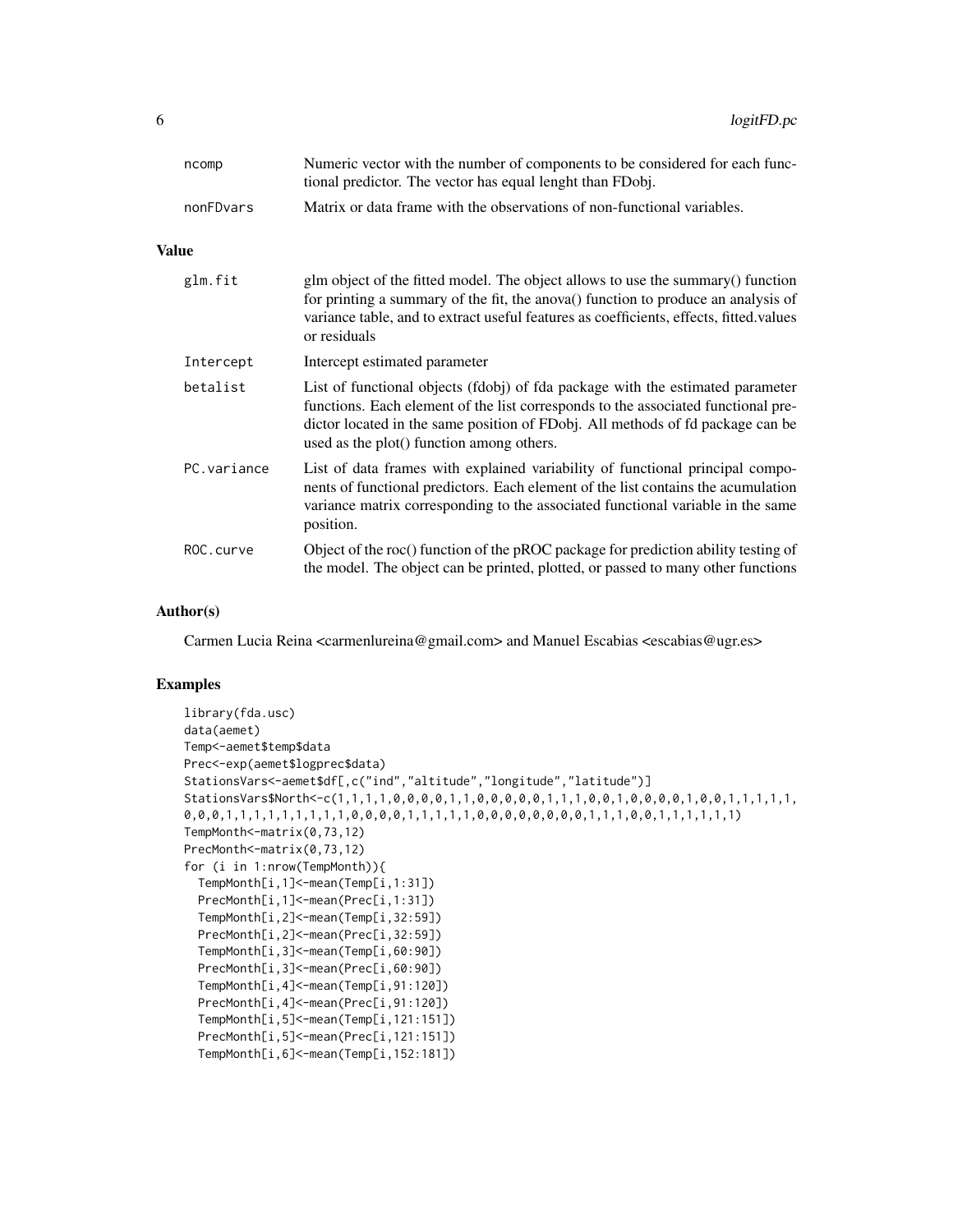#### <span id="page-6-0"></span>logitFD.pc.step 7

```
PrecMonth[i,6]<-mean(Prec[i,152:181])
 TempMonth[i,7]<-mean(Temp[i,182:212])
 PrecMonth[i,7]<-mean(Prec[i,182:212])
 TempMonth[i,8]<-mean(Temp[i,213:243])
 PrecMonth[i,8]<-mean(Prec[i,213:243])
 TempMonth[i,9]<-mean(Temp[i,244:273])
 PrecMonth[i,9]<-mean(Prec[i,244:273])
 TempMonth[i,10]<-mean(Temp[i,274:304])
 PrecMonth[i,10]<-mean(Prec[i,274:304])
 TempMonth[i,11]<-mean(Temp[i,305:334])
 PrecMonth[i,11]<-mean(Prec[i,305:334])
 TempMonth[i,12]<-mean(Temp[i,335:365])
 PrecMonth[i,12]<-mean(Prec[i,335:365])
 }
FourierBasis<-create.fourier.basis(rangeval = c(1,12),nbasis=7)
BsplineBasis<-create.bspline.basis(rangeval = c(1,12),nbasis=8)
TempMonth.fd<-Data2fd(argvals = c(1:12), y=t(TempMonth),basisobj = FourierBasis)
PrecMonth.fd<-Data2fd(argvals = c(1:12), y=t(PrecMonth),basisobj = BsplineBasis)
logitFD.pc(Response=StationsVars$North,FDobj=list(TempMonth.fd,PrecMonth.fd),
 ncomp = c(3,4),nonFDvars = StationsVars[,c("altitude","longitude")])
```

| logitFD.pc.step | Functional Principal Component Logistic Regression by stepwise or- |
|-----------------|--------------------------------------------------------------------|
|                 | der                                                                |

#### Description

Fit of the Functional Principal Component Logistic Regression model with Functional Principal Components and nonfunctional variables included in the model according their prediction ability by an authomatic stepwise selection method.

#### Usage

```
logitFD.pc.step(Response, FDobj = list(), nonFDvars = NULL)
```
#### **Arguments**

| Response  | Binary (numeric or character) vector of observations of the response variable.                        |
|-----------|-------------------------------------------------------------------------------------------------------|
| FDobi     | List of functional objects from fda package with the curves of the predictor<br>functional variables. |
| nonFDvars | Matrix or data frame with the observations of non-functional variables.                               |

#### Value

glm.fit glm object of the fitted model. The object allows to use the summary() function for printing a summary of the fit, the anova() function to produce an analysis of variance table, and to extract useful features as coefficients, effects, fitted.values or residuals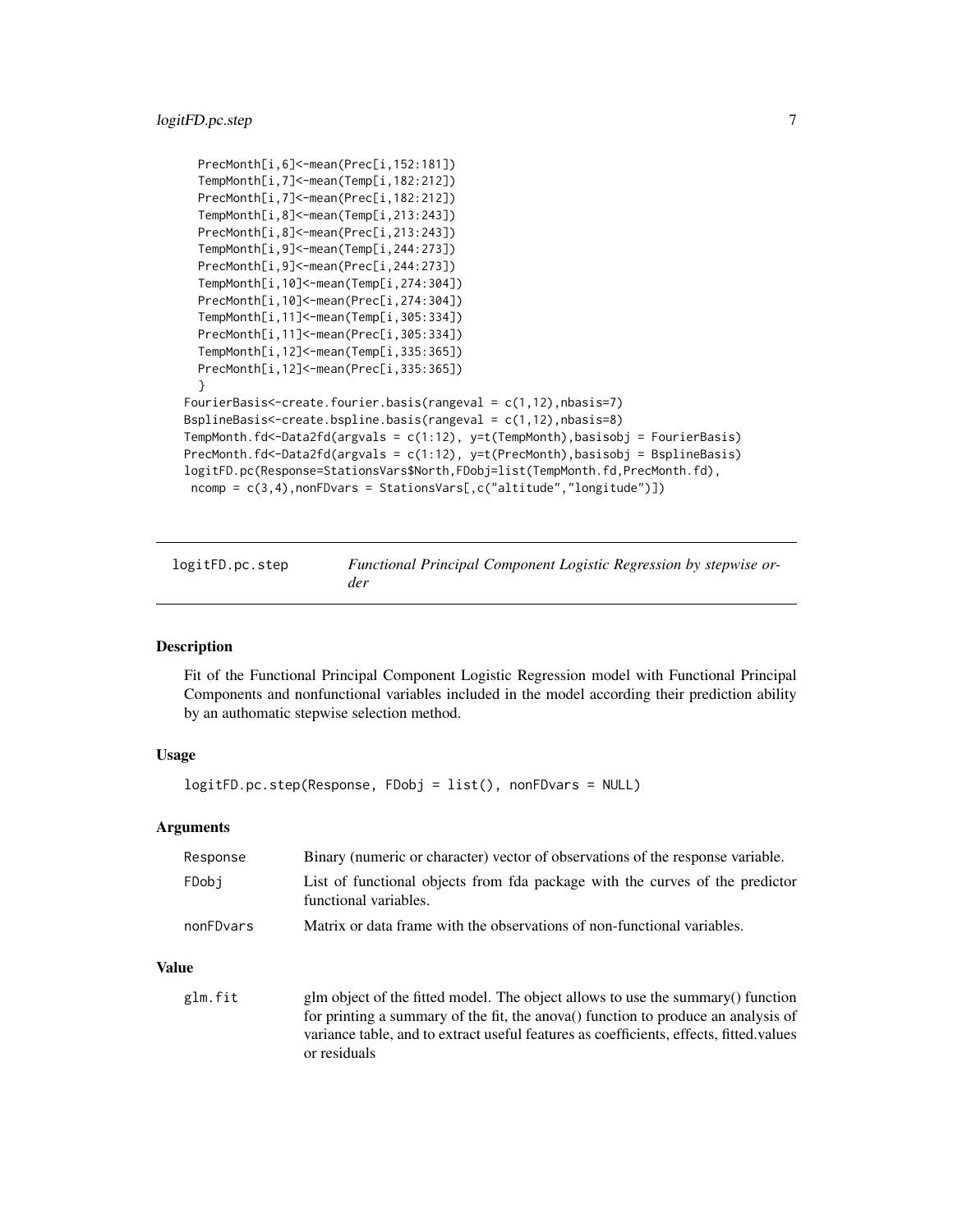| Intercept   | Intercept estimated parameter                                                                                                                                                                                                                                                                      |
|-------------|----------------------------------------------------------------------------------------------------------------------------------------------------------------------------------------------------------------------------------------------------------------------------------------------------|
| betalist    | List of functional objects (fdobj) of fda package with the estimated parameter<br>functions. Each element of the list corresponds to the associated functional pre-<br>dictor located in the same position of FDobj. All methods of fd package can be<br>used as the plot() function among others. |
| PC.variance | List of data frames with explained variability of functional principal compo-<br>nents of functional predictors. Each element of the list contains the acumulation<br>variance matrix corresponding to the associated functional variable in the same<br>position.                                 |
| ROC.curve   | Object of the roc() function of the pROC package for prediction ability testing of<br>the model. The object can be printed, plotted, or passed to many other functions                                                                                                                             |

#### Author(s)

Carmen Lucia Reina <carmenlureina@gmail.com> and Manuel Escabias <escabias@ugr.es>

#### Examples

```
library(fda.usc)
data(aemet)
Temp<-aemet$temp$data
Prec<-exp(aemet$logprec$data)
StationsVars<-aemet$df[,c("ind","altitude","longitude","latitude")]
StationsVars$North<-c(1,1,1,1,0,0,0,0,1,1,0,0,0,0,0,1,1,1,0,0,0,0,0,0,0,1,0,0,1,1,1,1,1,1,
0,0,0,1,1,1,1,1,1,1,1,1,0,0,0,0,1,1,1,1,1,0,0,0,0,0,0,0,0,1,1,1,0,0,1,1,1,1,1,1)
TempMonth<-matrix(0,73,12)
PrecMonth <- matrix(0,73,12)
for (i in 1:nrow(TempMonth)){
 TempMonth[i,1]<-mean(Temp[i,1:31])
 PrecMonth[i,1]<-mean(Prec[i,1:31])
 TempMonth[i,2]<-mean(Temp[i,32:59])
 PrecMonth[i,2]<-mean(Prec[i,32:59])
 TempMonth[i,3]<-mean(Temp[i,60:90])
 PrecMonth[i,3]<-mean(Prec[i,60:90])
 TempMonth[i,4]<-mean(Temp[i,91:120])
 PrecMonth[i,4]<-mean(Prec[i,91:120])
 TempMonth[i,5]<-mean(Temp[i,121:151])
 PrecMonth[i,5]<-mean(Prec[i,121:151])
 TempMonth[i,6]<-mean(Temp[i,152:181])
 PrecMonth[i,6]<-mean(Prec[i,152:181])
 TempMonth[i,7]<-mean(Temp[i,182:212])
 PrecMonth[i,7]<-mean(Prec[i,182:212])
 TempMonth[i,8]<-mean(Temp[i,213:243])
 PrecMonth[i,8]<-mean(Prec[i,213:243])
 TempMonth[i,9]<-mean(Temp[i,244:273])
 PrecMonth[i,9]<-mean(Prec[i,244:273])
 TempMonth[i,10]<-mean(Temp[i,274:304])
 PrecMonth[i,10]<-mean(Prec[i,274:304])
 TempMonth[i,11]<-mean(Temp[i,305:334])
 PrecMonth[i,11]<-mean(Prec[i,305:334])
 TempMonth[i,12]<-mean(Temp[i,335:365])
```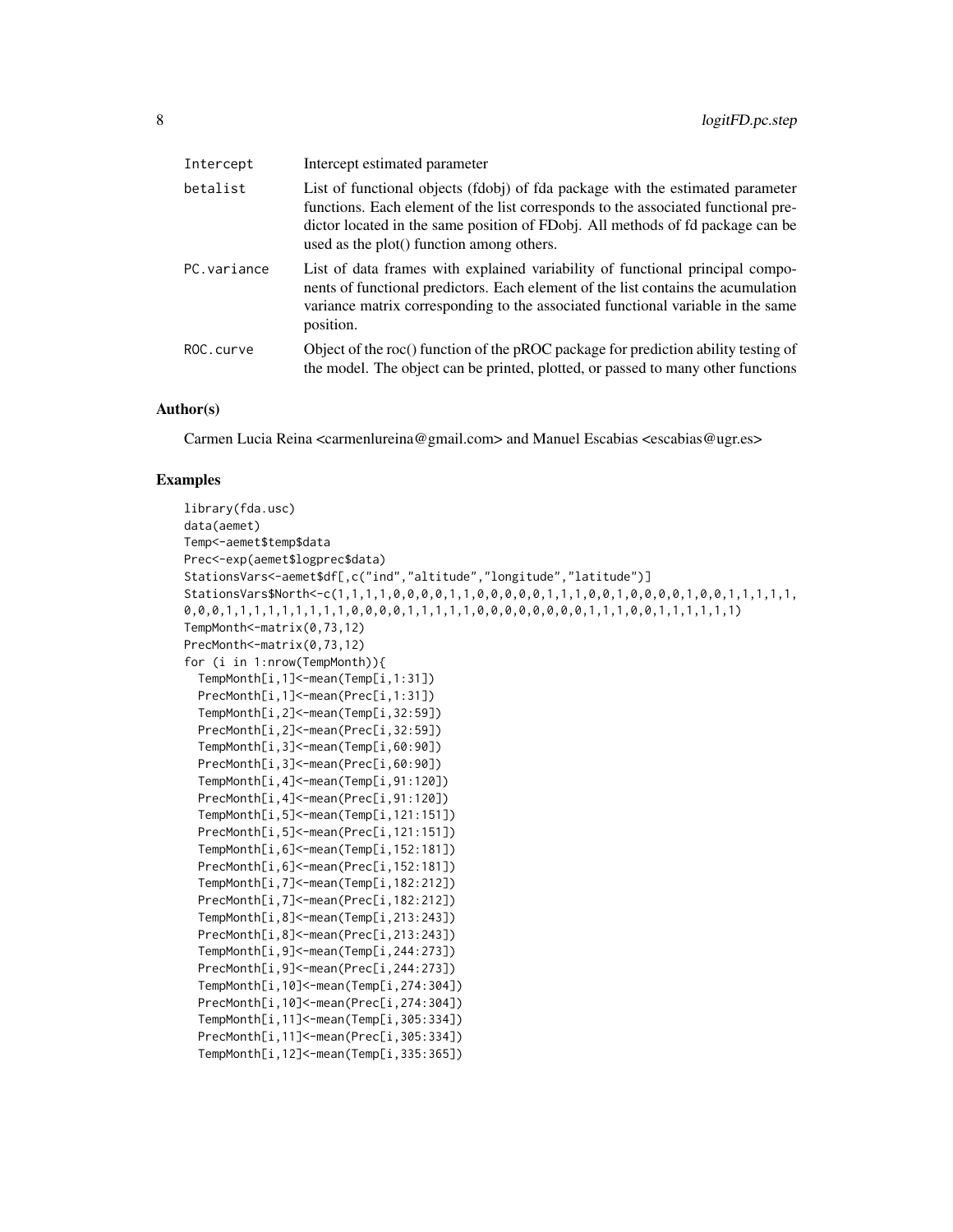```
PrecMonth[i,12]<-mean(Prec[i,335:365])
  }
FourierBasis<-create.fourier.basis(rangeval = c(1,12),nbasis=7)
BsplineBasis<-create.bspline.basis(rangeval = c(1,12),nbasis=8)
TempMonth.fd<-Data2fd(argvals = c(1:12), y=t(TempMonth),basisobj = FourierBasis)
PrecMonth.fd<-Data2fd(argvals = c(1:12), y=t(PrecMonth),basisobj = BsplineBasis)
logitFD.pc.step(Response=StationsVars$North,FDobj=list(TempMonth.fd,PrecMonth.fd),
nonFDvars = StationsVars[,c("altitude","longitude")])
```